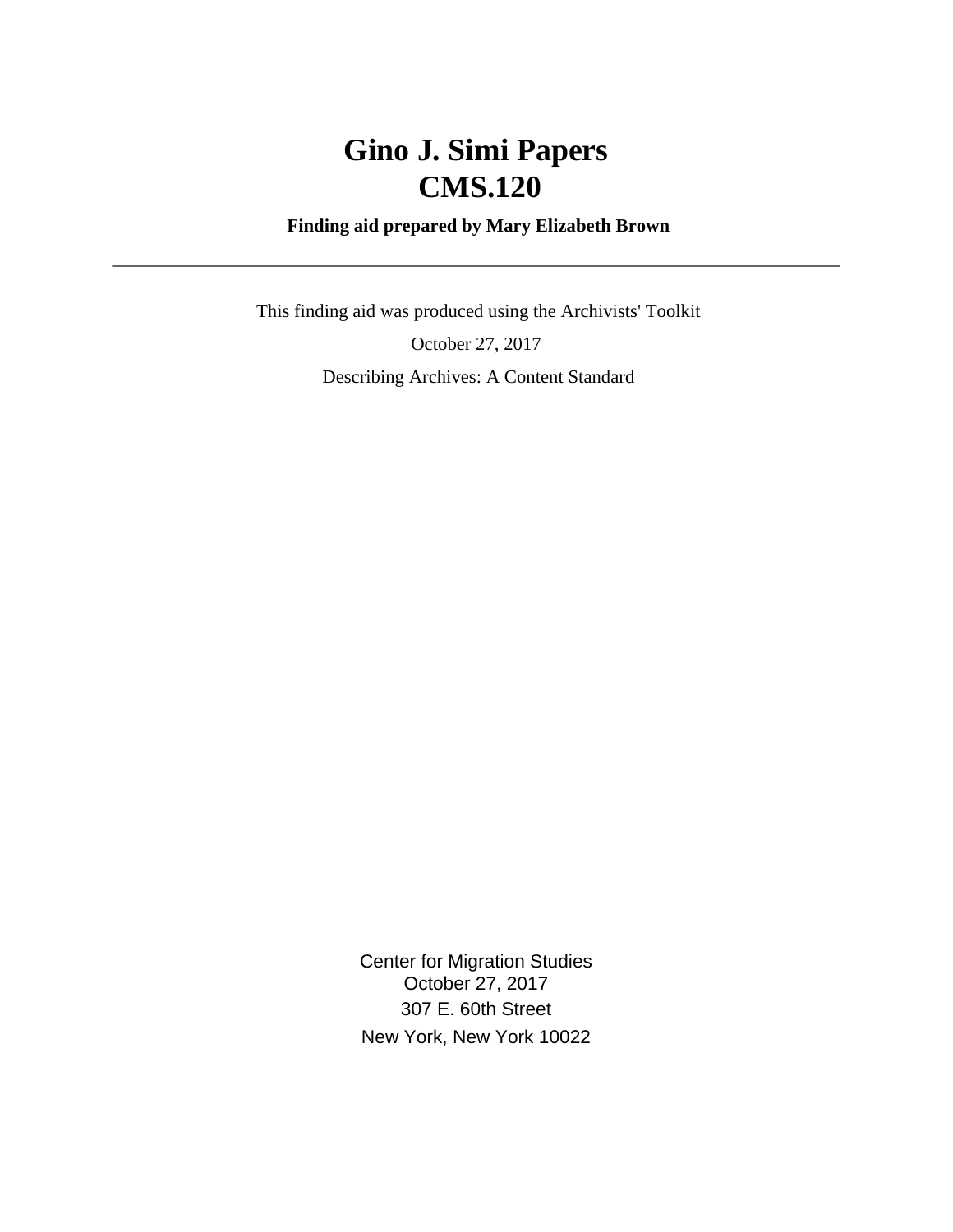# **Table of Contents**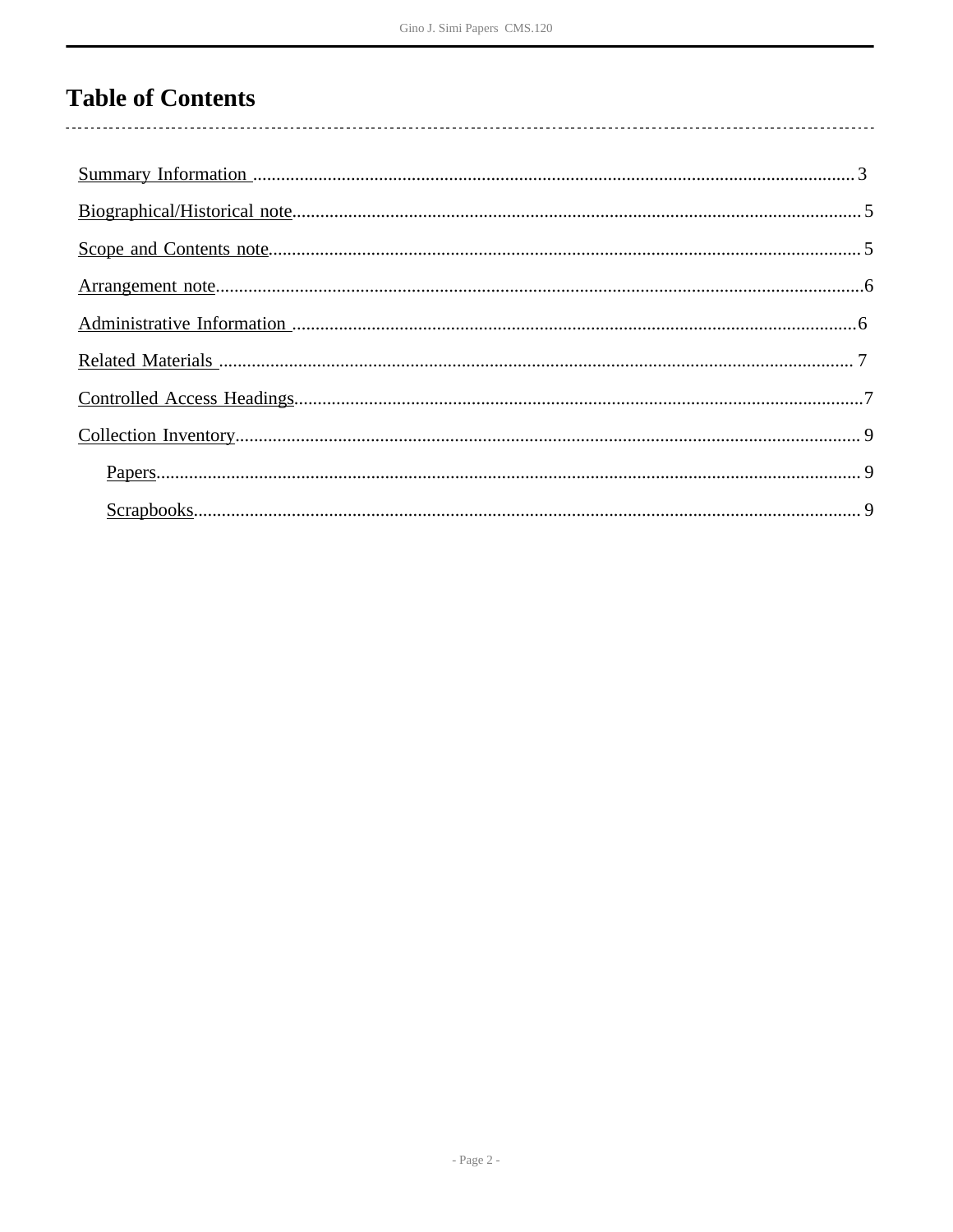÷,

# <span id="page-2-0"></span>**Summary Information**

| <b>Repository</b>                                  | <b>Center for Migration Studies</b>                                                                                                                                                                                                                                                                                                                                                                                                                                                                                                                                           |
|----------------------------------------------------|-------------------------------------------------------------------------------------------------------------------------------------------------------------------------------------------------------------------------------------------------------------------------------------------------------------------------------------------------------------------------------------------------------------------------------------------------------------------------------------------------------------------------------------------------------------------------------|
| <b>Creator</b>                                     | Simi, Gino J., 1902-1990                                                                                                                                                                                                                                                                                                                                                                                                                                                                                                                                                      |
| <b>Title</b>                                       | Gino J. Simi Papers                                                                                                                                                                                                                                                                                                                                                                                                                                                                                                                                                           |
| Date [inclusive]                                   | 1920-1976                                                                                                                                                                                                                                                                                                                                                                                                                                                                                                                                                                     |
| <b>Extent</b>                                      | 7.0 Linear feet                                                                                                                                                                                                                                                                                                                                                                                                                                                                                                                                                               |
| <b>General Physical</b><br><b>Description note</b> | in one document box and five scrapbooks, each about 15" long                                                                                                                                                                                                                                                                                                                                                                                                                                                                                                                  |
| <b>Location note</b>                               | CMS.120 is housed at the Center for Migration Studies, 307 East 60th<br>Street, Third Floor, New York, New York, 10022.                                                                                                                                                                                                                                                                                                                                                                                                                                                       |
| Language                                           | English                                                                                                                                                                                                                                                                                                                                                                                                                                                                                                                                                                       |
| <b>Material Specific Details</b><br>note           | Scrapbooks labeled Washington Times 1-3 were bound with material<br>that is crumbling into dust, which may present some issues with inhaling<br>particles and keeping one's hands clean enough to handle documents.                                                                                                                                                                                                                                                                                                                                                           |
| <b>Abstract</b>                                    | CMS.120 comprises the personal papers of Gino J. Simi (1902-1990), an<br>Italian immigrant who settled in Washington, D.C. Five scrapbooks of<br>clippings from Washington, D.C., newspapers document Simi's youthful<br>and eventually professional interest in sports--between 1928 and 1938<br>he worked as an assistant editor of sports for the Washington Times. A<br>document box contains material from Simi's early retirement, when he was<br>an active memer of the Holy Name Society and the Parish Council of Holy<br>Rosary Catholic Church in Washington, D.C. |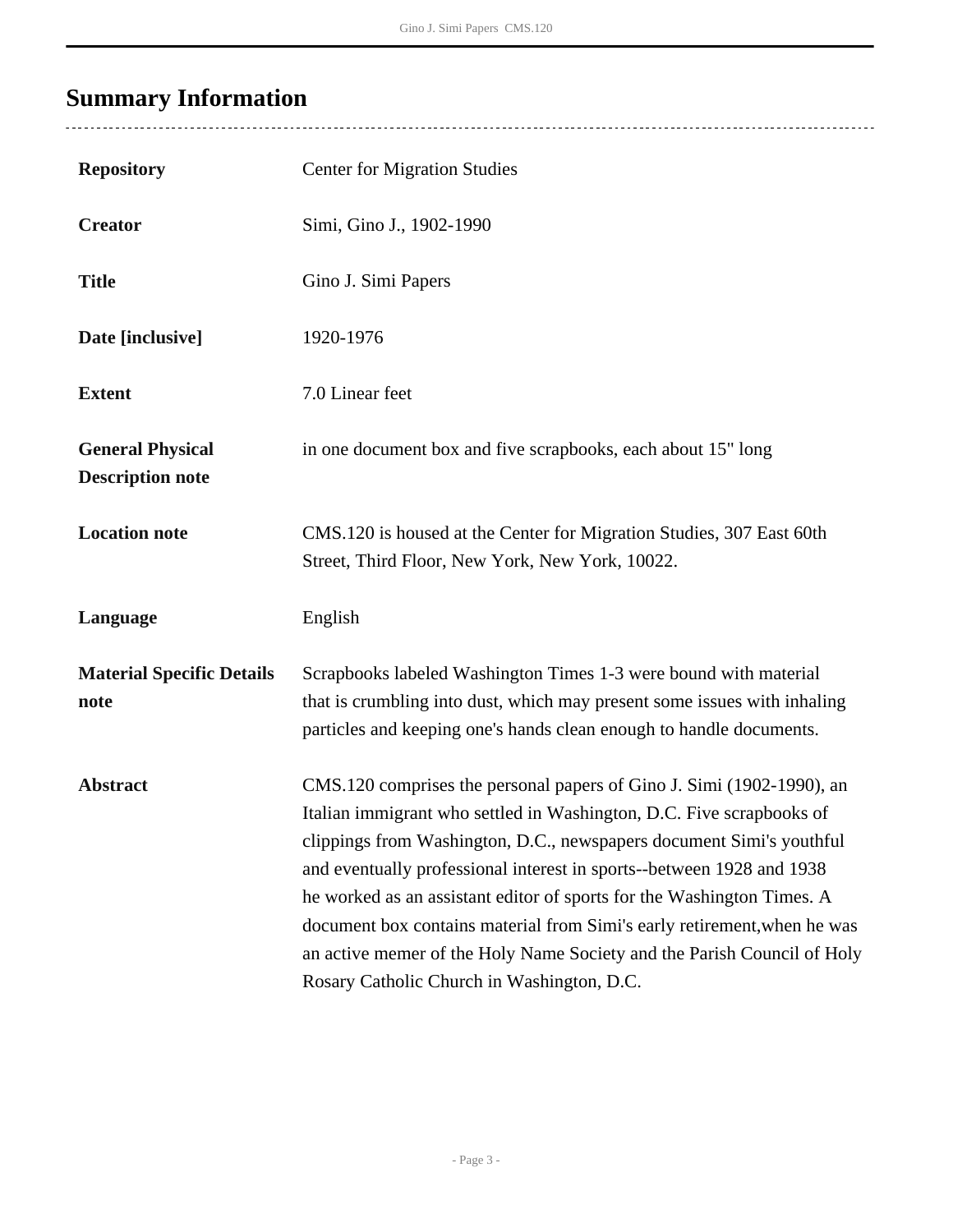#### **Preferred Citation note**

Center for Migration Studies, Gino J. Simi Papers (CMS.120), Box and Folder or Scrapbook number.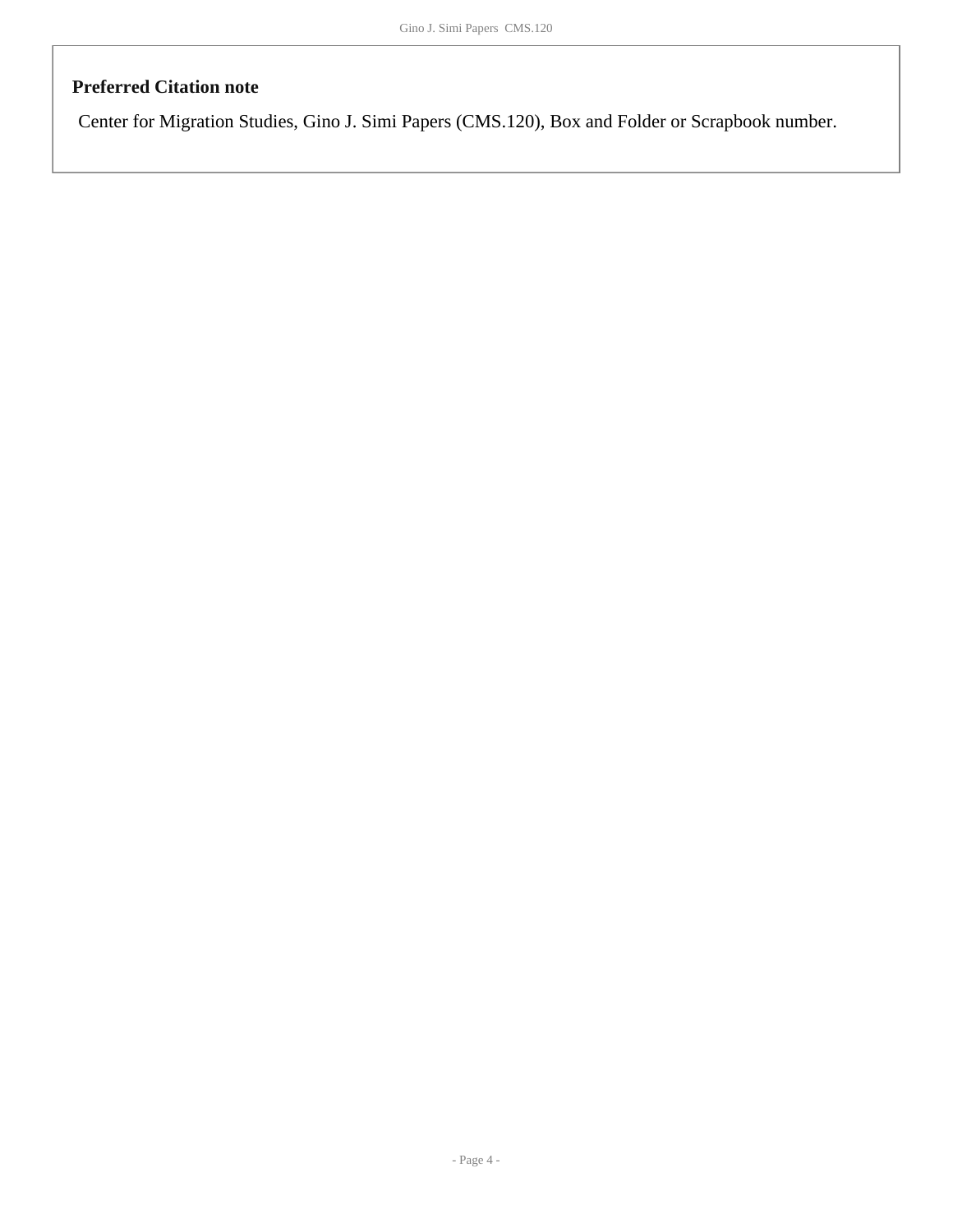# <span id="page-4-0"></span>**Biographical/Historical note**

Gino J. Simi was born in Lucca, Italy April 19, 1902. His father, Attilio, was a stonemason. The family emigrated to the United States in 1911 and settled in Washington, D.C., in 1912, where Gino joined his father as a mason and tile setter, attending night classes to get a high school diploma from McKinley Technical High School; he also attended American University. He left working with his hands for more white-collar work as a Treasury Department accounting clerk, translator, and supervisor. He then moved into the private sector as assistant sports editor for the Washington Times from 1928 to 1938; during his time there his participation in the organization of a chapter of the American Newspaper Guild got him fired and then reinstated by the then-new National Labor Relations Board. In 1939 he became a radio script and staff writer for the Department of the Interior. During the 1940 Census he was a special writer and statistical officer for the Census Bureau, then joined the Labor Department's Bureau of Apprenticeship and Training. He became chief of the Bureau's Washington Field Office in 1943, and retired from that position in 1964.

The year after the Simi family arrived in Washington, Father Nicholas De Carlo became the founding pastor of Holy Rosary, a Catholic parish especially for Italian-speaking people. Simi's first noteworthy involvement there came April 12, 1925, when he and other young men founded the Junior Holy Name Society. The Holy Name movement attempts to call mature men to greater practice of the Catholic faith by encouraging them to practice their faith together; at Holy Rosary this meant participation at Mass and help around the parish plant, and also group socializing and participation in sports. During the 1920s Simi's name can also be found on lists of Sunday school teachers at the church. In 1930 he married one of the other teachers, Regina Lavezza, andthey continued to teach during the early 1930s. In 1963, Simi wrote a history of Holy Rosary for the parish's fiftieth anniversary souvenir journal. In 1968, he became Secretary of the Holy Name Society (no longer the "junior" society) and editor of its newsletter; he also sat on Holy Rosary's Parish Council. During the 1980s Simi contriuted a local features column to the parish newspaper, Voce Italiana. He died of congestive heart failure at his home in Bethesda on February 6, 1990, at age 87.

## <span id="page-4-1"></span>**Scope and Contents note**

CMS.120 documents some aspects of the life and career of Gino J. Simi, an Italian immigrant who came to the United States as a young child, settled with his family in Washington, D.C., and stayed there until his death. His life spanned much of the twentieth century, and his papers open windows onto several of his interests.

The largest part of Simi's collection consists of five scrapbooks that he made from discarded government registers that he picked up. One register comes from his time in the Treasury Department in the early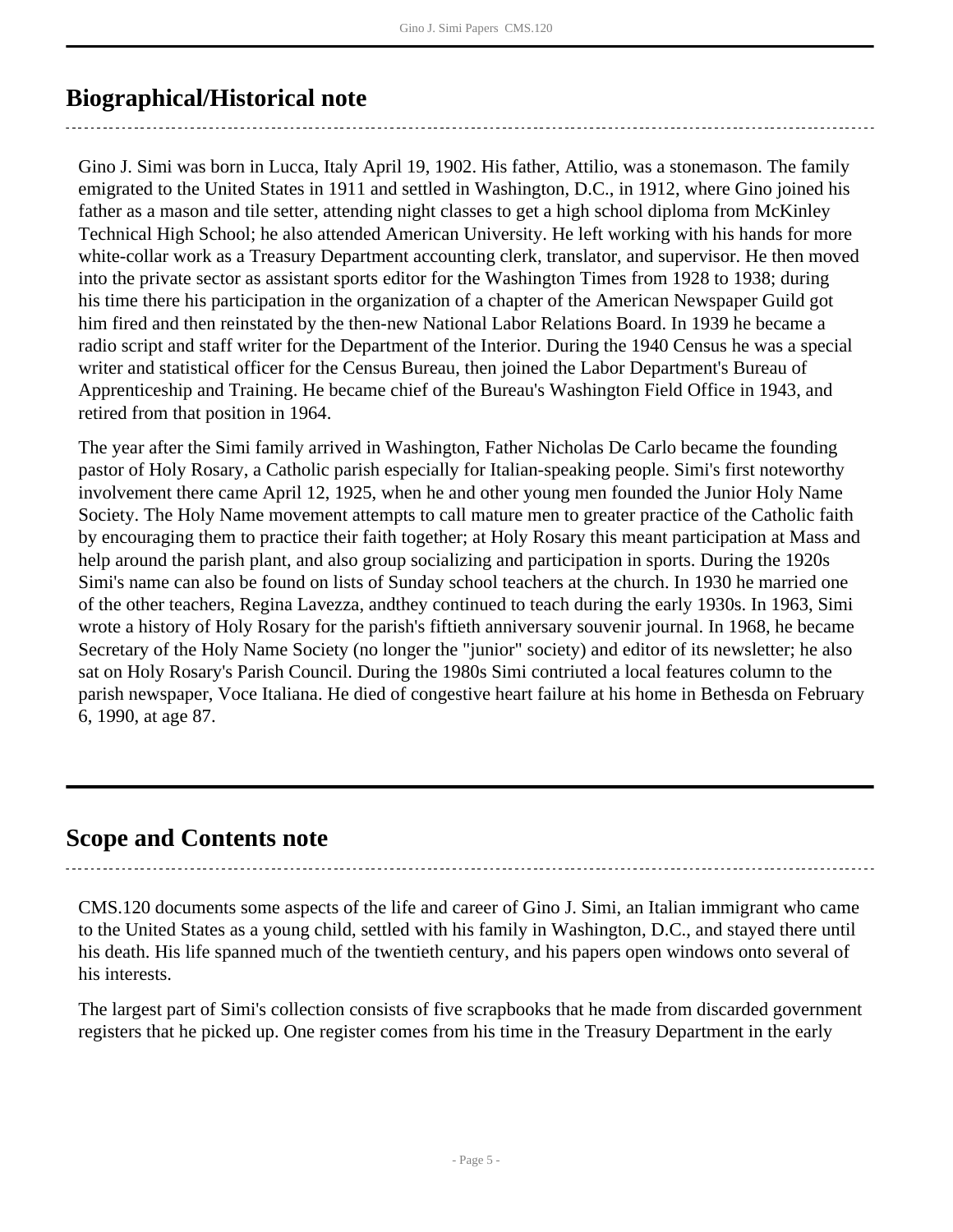#### Gino J. Simi Papers CMS.120

1920s; the others cannot be further identified. He filled all of them with clippings from local newspapers; four scrapbooks are identified as clippings from the Washington Times, for which Simi worked from 1928 to 1938. The clippings documents sports in Washington in all its aspects: professional and amateur; Olympian, national and local; school and sandlot; male and female; team and individual. A variety of sports are represented including baseball, basketball, bicycling, billards, bowling, boxing, football, golf, lacrosse, racing (auto, greyhound, horse, human), swimming and tennis. It is a treasure trove of information on Washington, D.C., athletic life in the 1920s and 1930s.

A smaller box of papers document Simi's retirement years, during which he was active at Holy Rosary Catholic Church, which was organized especially for Italian-speaking in immigrants in 1913, a year after his family's arrival in Washington. This part of the collection is especially interesting for the rapidity of assimilation documented therein. Scholarship on Italian-American Catholics usually discusses their religious organizations in terms of "mutual benefit societies," created by migrants from the same location in Italy, dedicated to honoring the hometown patron saint or Madonna and to assisting members' families with insurance to cover expenses of illness and death. Simi, though, was part of an organization characteristic of non-Italian parishes in the United States, a Holy Name Society, through which parish men could practice their faith, help out around the church, and socialize with each other. Similarly, Vatican II sometimes seen as alienating older Catholics, especially ethnic American Catholics, who felt disrespected by the Council's lack of attention to traditional pious practices and devotions. Simi, though, gave of his considerable experience to Holy Rosary's first parish council. Smaller collections of miscellaneous clippings and ephemera from events attended, round out Simi's papers.

## <span id="page-5-0"></span>**Arrangement note**

CMS.120 is arranged in two series: Series I: Papers Series II: Scrapbooks

## <span id="page-5-1"></span>**Administrative Information**

#### **Publication Information**

Center for Migration Studies October 27, 2017

#### **Conditions Governing Access note**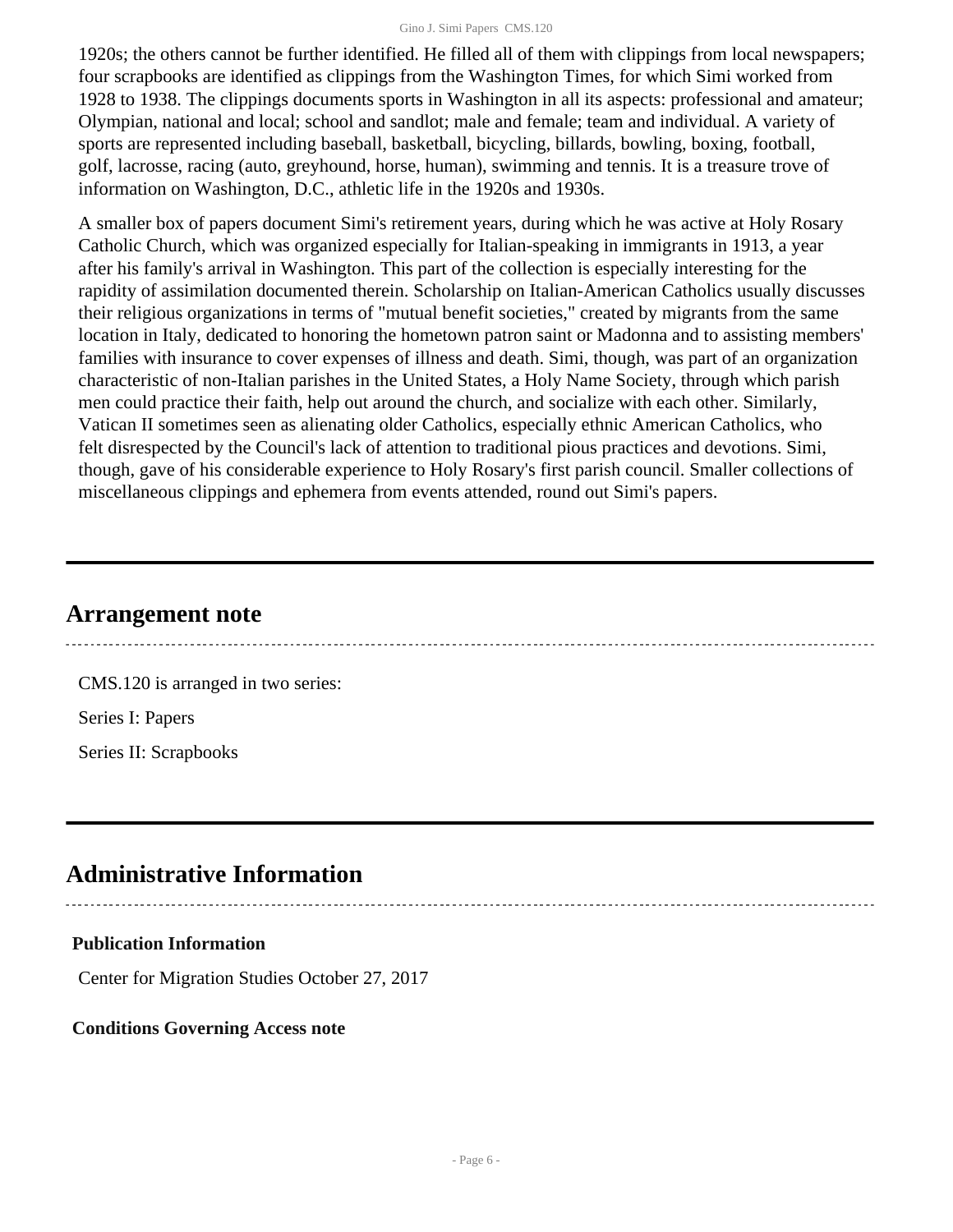Open to researchers by appointment.

#### **Conditions Governing Use note**

The Center for Migration Studies does not hold the copyright to all the material in CMS.120. It is incument upon researchers to clear copyrights prior to publication.

#### **Immediate Source of Acquisition note**

Gino Simi's son Robert F. Simi gave these papers to Mary Brown and Father Charles Zanoni, c.s., for Holy Rosary Catholic Church in Washington, D.C., August 16, 2000. On September 22, 2004, they were transferred to the Center for Migration Studies, which holds many of Holy Rosary's papers.

#### **Processing Information note**

In October 2017 CMS volunteer Mary T. Sanders and Mary Brown unpacked this collection from the two bankers' boxes in which it had been kept. They arranged Simi's papers, placed them in folders and in a box, and labelled them, then dusted the scrapbooks to remove particles of newsprint and binding, labelled them, and wrapped them in stockinettes and twine. Mary prepared the finding aid.

# <span id="page-6-0"></span>**Related Materials**

#### **Related Archival Materials note**

CMS.010, Nicholas De Carlo Papers CMS.036, Holy Rosary Catholic Church, Washington, D.C., Records

# <span id="page-6-1"></span>**Controlled Access Headings**

### **Corporate Name(s)**

- Holy Name Society.
- Holy Rosary Parish (Washington, D.C.).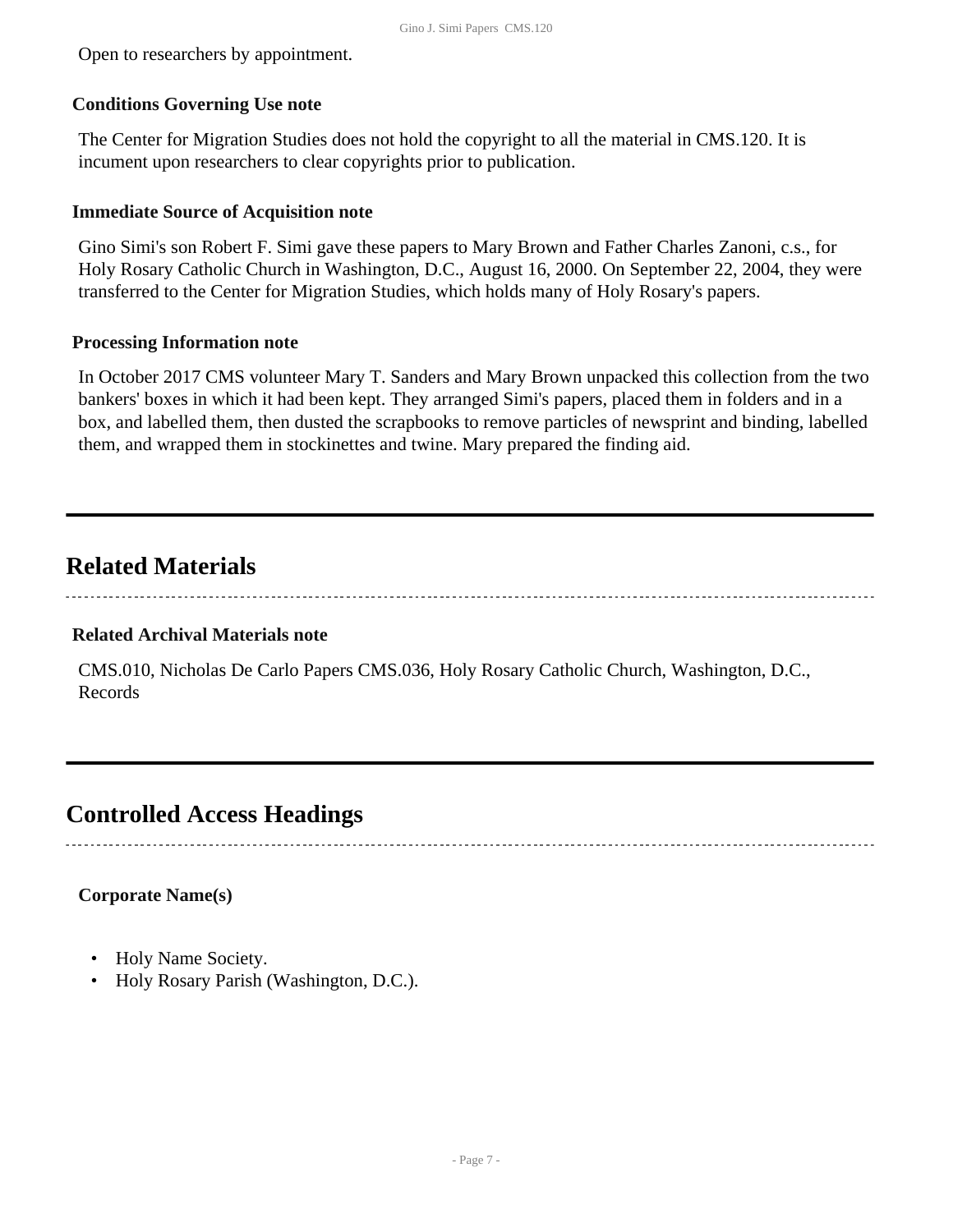## **Subject(s)**

- American newspapers |z Washington (D.C.)
- Italian Americans |z Washington, D.C.
- Parish councils |z Washington (D.C.)
- Sports journalism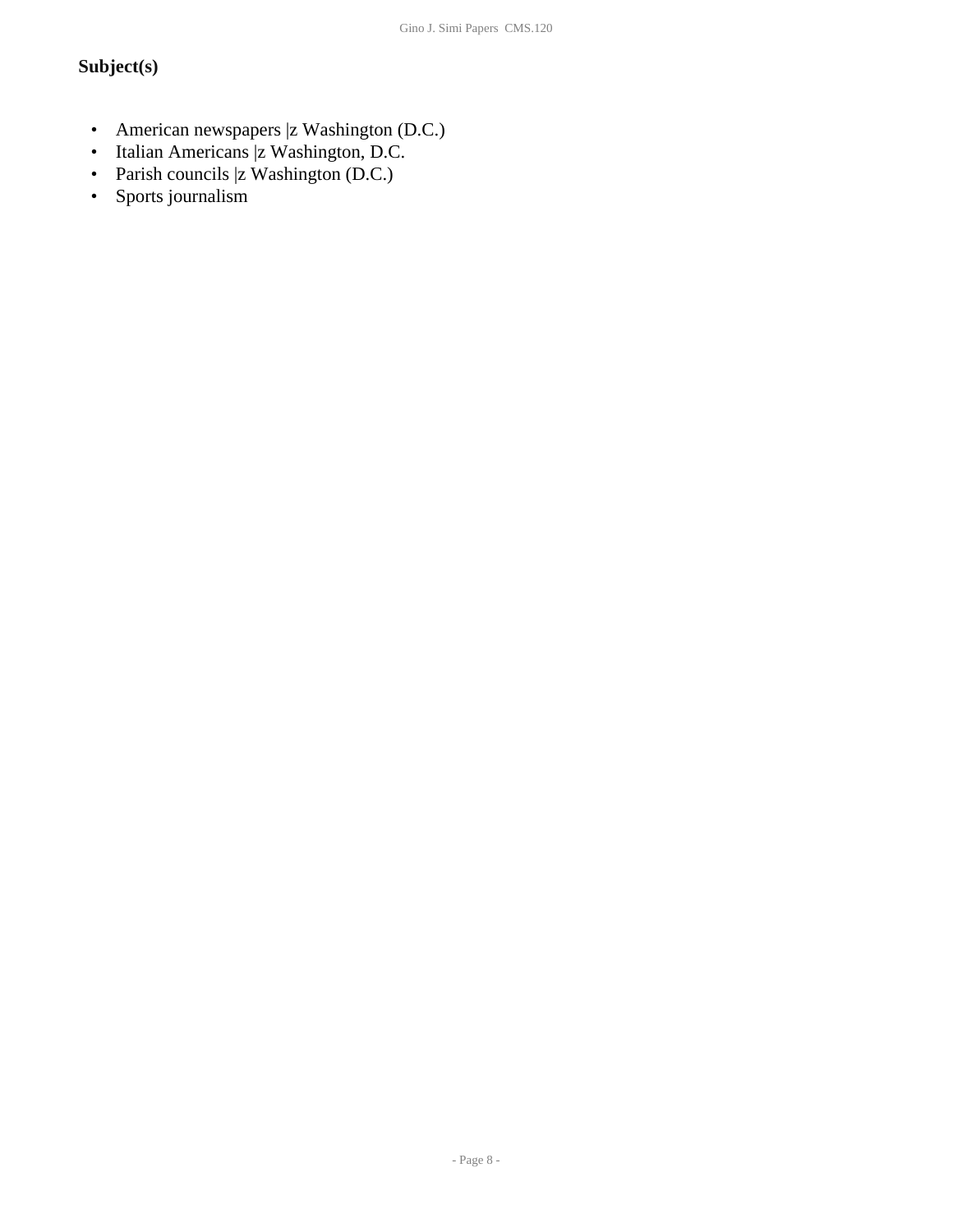# <span id="page-8-0"></span>**Collection Inventory**

<span id="page-8-1"></span>

| <b>Papers</b>                                                                                                                                         |              |                |  |  |
|-------------------------------------------------------------------------------------------------------------------------------------------------------|--------------|----------------|--|--|
|                                                                                                                                                       | <b>Box</b>   | <b>Folder</b>  |  |  |
| <b>Festivals 1972-1978</b>                                                                                                                            | $\mathbf 1$  | $\mathbf{1}$   |  |  |
| Holy Name Society Minutes 1968-1972                                                                                                                   | $\mathbf{1}$ | $\overline{2}$ |  |  |
| Holy Name Society Newsletter 1968-1976                                                                                                                | $\mathbf{1}$ | $\overline{3}$ |  |  |
| Holy Rosary Parish Council 1968-1970                                                                                                                  | $\mathbf{1}$ | $\overline{4}$ |  |  |
| Miscellaneous undated                                                                                                                                 | $\mathbf{1}$ | 5              |  |  |
| Newspaper clippings 1969-1971                                                                                                                         | $\mathbf{1}$ | 6              |  |  |
| <b>Scrapbooks</b>                                                                                                                                     |              |                |  |  |
| <b>Arrangement note</b>                                                                                                                               |              |                |  |  |
| The scrapbooks are numbered 1-5. However, they are titled as their creator, Gino Simi, titled them, and<br>he had two volumes he labeled as volume 4. |              |                |  |  |

<span id="page-8-2"></span>

|                                                             | Volume |
|-------------------------------------------------------------|--------|
| Sports Notes Local and General, "Scrapbook No. 4" 1920-1929 |        |